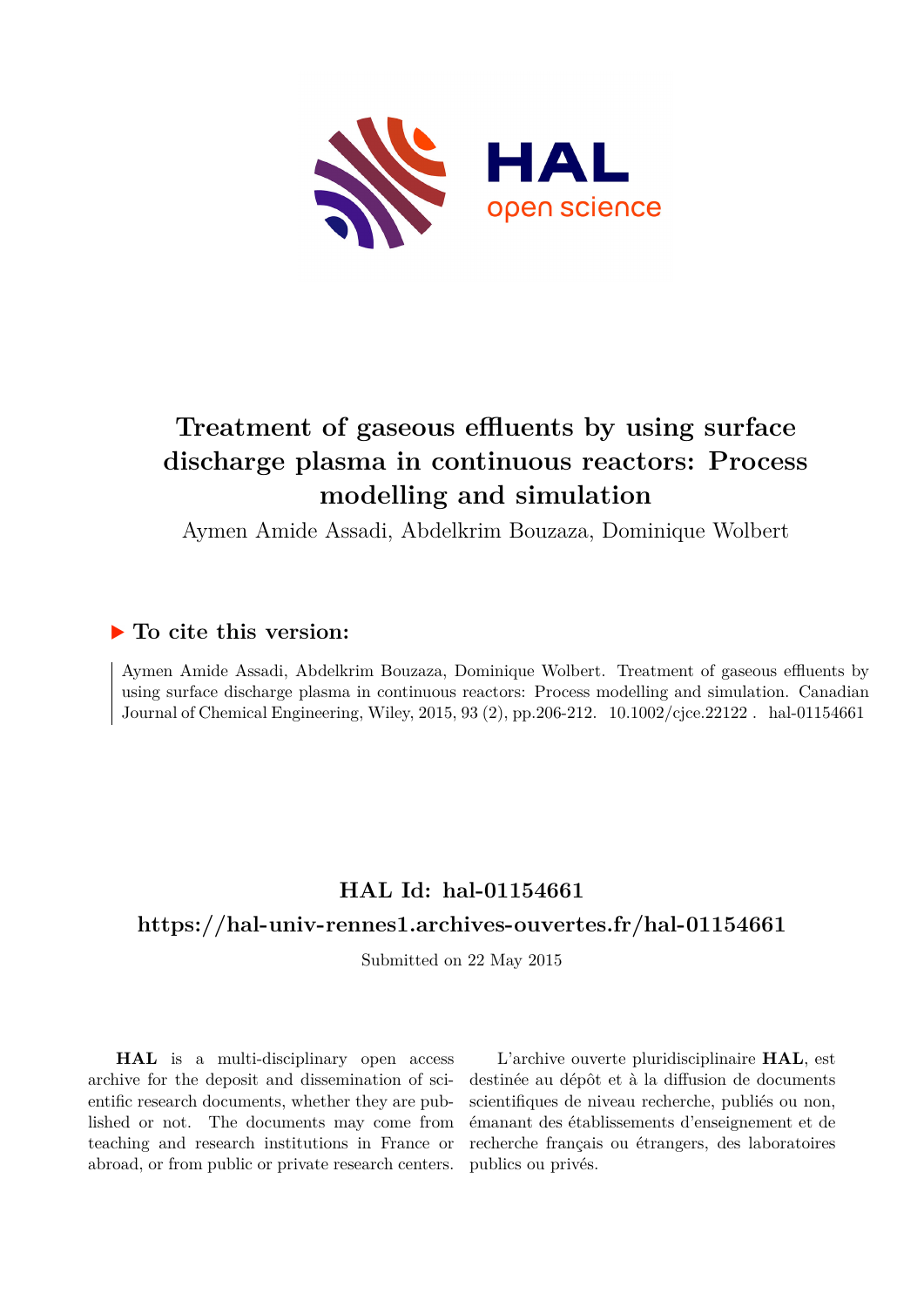## **Treatment of gaseous effluents by using surface discharge plasma in continuous reactors: Process modeling and simulation**

ASSADI Aymen Amine a.b\*, BOUZAZA Abdelkrim a,b, WOLBERT Dominique a,b <sup>a</sup> Laboratoire Sciences Chimiques de Rennes - équipe Chimie et Ingénierie des Procédés, UMR 6226 CNRS ENSCR, 11 allée de Beaulieu, 35700 Rennes, France. <sup>b</sup> Université Européenne de Bretagne. \* Corresponding author. Tel.: +33 2 23238056; fax: +33 2 23238120. E-mail address: [aymen.assadi@ensc-rennes.fr](mailto:aymen.assadi@ensc-rennes.fr) (A.A. Assadi).

**Abstract** 

 In the present work, the oxidation of isovaleraldehyde, a typical pollutant of indoor air, is investigated by using two different plasma DBD reactors: cylindrical and planar reactor.

The study of the influence of the specific energy shows that its increment is accompanied by an increase of the removal efficiency. In fact, when specific energy extends three times, the removal efficiency is increased from 5 to 40%. Moreover an increase of the specific energy induces a higher mineralization due to byproducts oxidation with reactive species production. The same behavior is observed with ozone production.

A generic mathematical model is developed to represent the experimental results obtained. This model is based on several mass transfer steps occurring in series between bulk and plasma phases.

The degradation reaction mechanism is supposed to occur on two steps. Firstly, isovaleraldehyde leads to the formation of a fictitious equivalent intermediate (EI).

In a second step, EI is transformed into  $CO$  and  $CO<sub>2</sub>$ .

This approach gives a good agreement between modeling and experiments with a satisfactory overall description of byproducts formation. This original approach allows for the simulation of plasma oxidation kinetics process without knowing the complete chemical pathway

#### **Keywords:**

Plasma DBD, kinetics modeling, VOCs, mass transfer, continuous reactor.

#### **1. Introduction**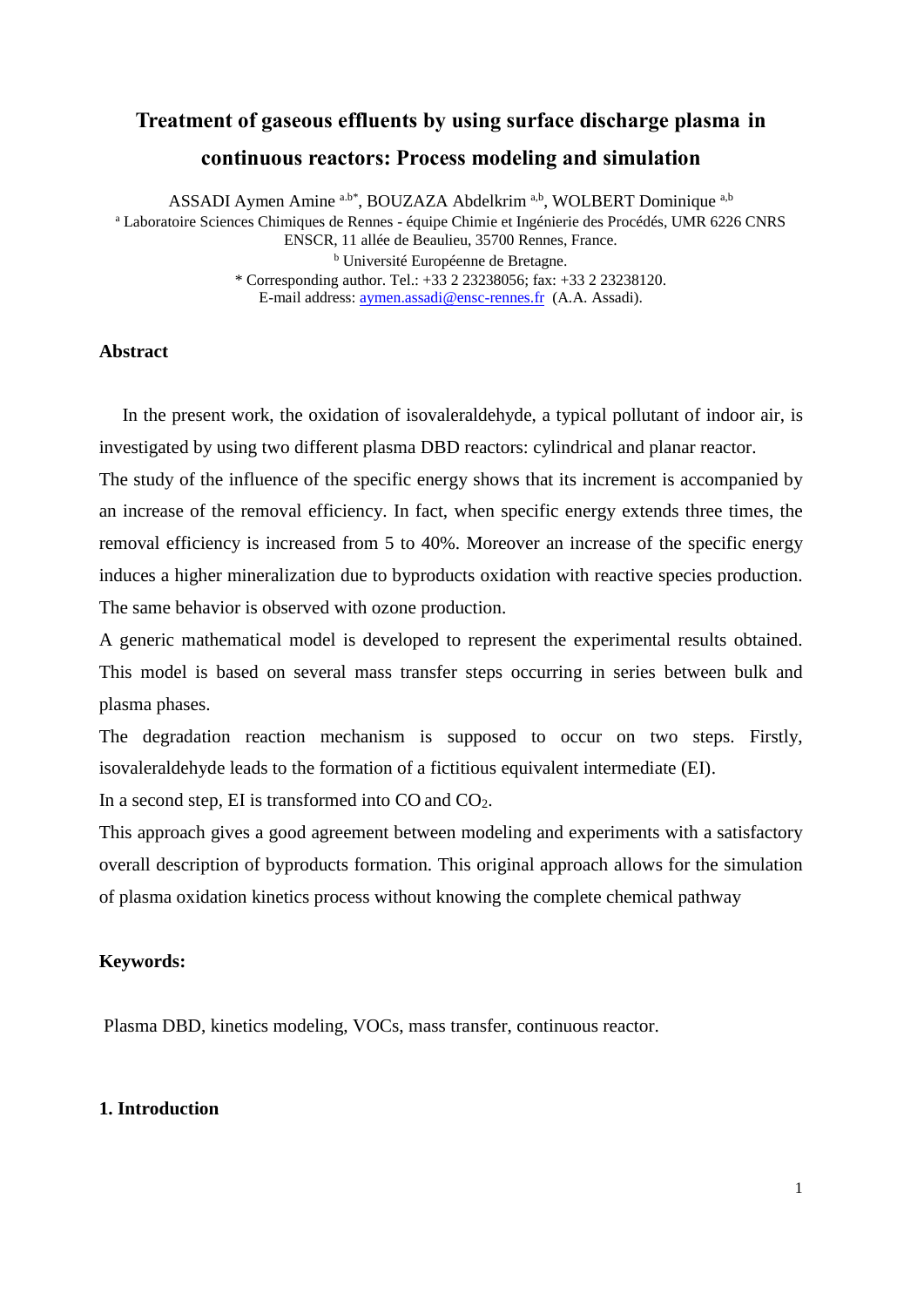VOCs are hazardous to health and environment; their emission causes serious environmental problems such as stratospheric ozone depletion, photochemical smog, greenhouse effect and so on [**1**]. Increasing awareness of these emissions has resulted in legislation requiring stringent enforcement of new regulations to improve the quality of the environment [**2**]. To remove those gaseous pollutants, many technologies have been developed but they are not very successful and do not satisfy the strict social demands of the present. [**3**] One of the methods which are developed for the control of VOCs is plasma processing. This latest process is a major area of research in both industry and academia [**2, 3**].

The dielectric barrier discharge (DBD) reactors appear to be most interesting from an economic point of view. Moreover, recently, many research attempts showed the advantages of the DBD reactors for particularly effective control of hazardous gas emissions and treating gas streams with low VOC concentrations at low temperature [**4**]. The capability for simultaneous removal of coexisting pollutants has also been studied [**5**]. In fact, the plasma DBD has been widely studied in the area of hazardous and toxic gases control, VOC abatement such as dimethylamine  $[14]$ , acetylene  $[6]$  and benzene  $[7]$ ,  $NO<sub>x</sub>$  removal from the flue gas [**8**]. On the other hand, the DBD plasma even if it seems promising has also some disadvantages  $[4]$  such as formations of toxic by-products like CO, NO, NO<sub>2</sub> and O<sub>3</sub>. The desired total oxidation to  $CO_2$  and  $H_2O$  is usually not achieved [9, 11, 13].

Moreover, a literature review shows that kinetic modeling of plasma DBD reactors has been carried out extensively [**10**]. The models details kinetic step and a macroscopic diffusionequation are used to describe mass transfer between the micro-discharges and the bulk gas.

The aim of our study is to improve understanding of the physical and chemical mechanisms involved during nonthermal plasma (NTP) degradation process of a typical VOC. In this work, isovaleraldehyde (isoval) is chosen as representative of odorous compounds. It is characterized by low toxicity but is capable to produce health and environmental problems **[1]**. Isovaleraldehyde produces an oral, dermal and respiratory irritation after exposure and a strong discomfort related with strong odor even at low concentrations **[2]**.

The focus is put on the study of kinetic removal of this pollutant and the effect of some operating parameters. Additionally, a mathematical model is proposed in order to represent the oxidation mechanism in the plasma reactor.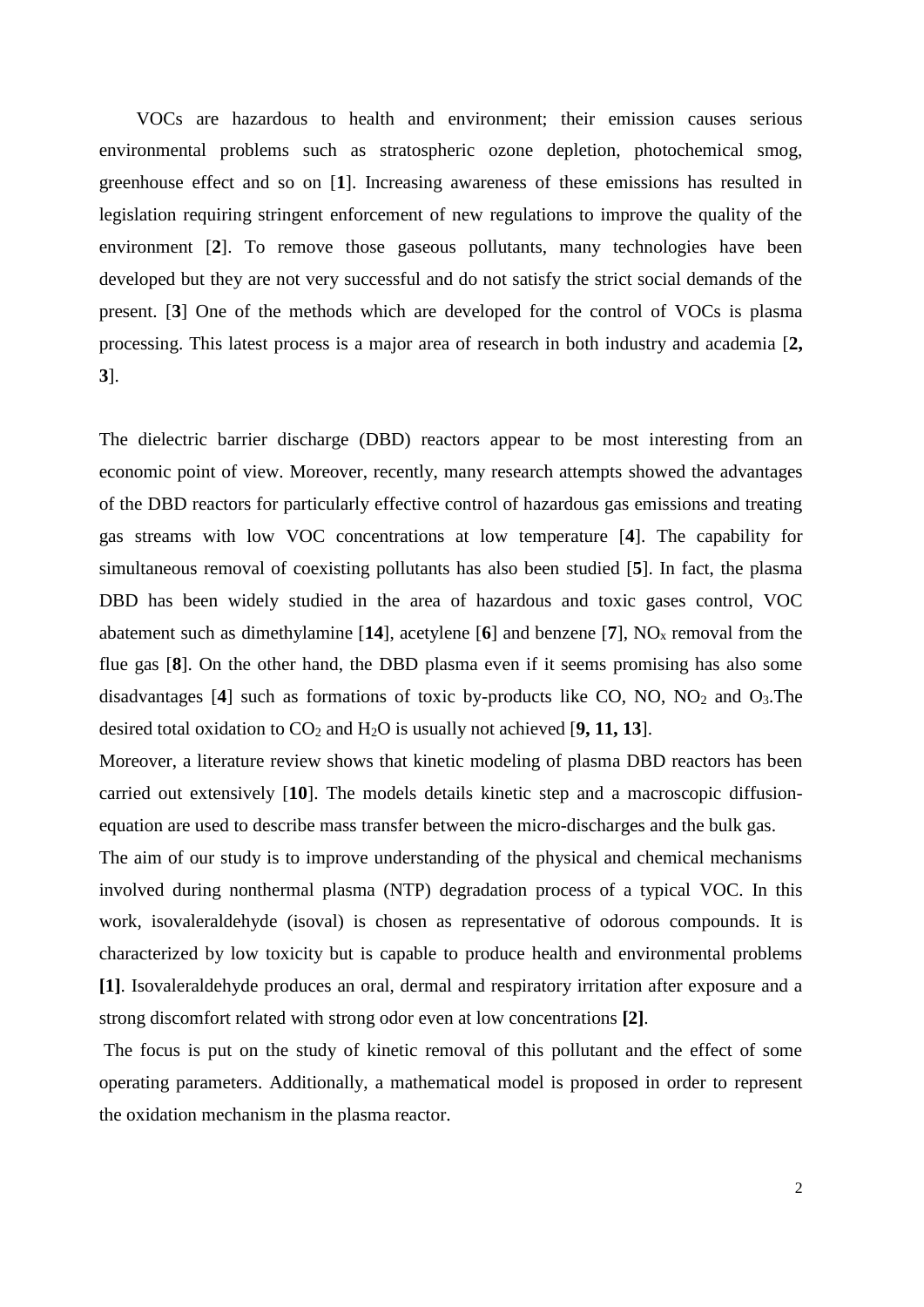#### **2. Experimental**

The experimental units include three major elements: the gas mixture generation system, the continuous reactors and the analysis system.

#### **2.1. Polluted flow generation**

Figure 1 shows a scheme of the used system. The air flow is obtained from the internal network of compressed air. The flow rate is regulated by a mass flow controller (EL-FLOW F-201AV, Hi-Tec Bronkhorst, Netherlands) reaching a maximum working value of 10  $m^3/h^1$ . In order to adjust humidity to suitable values between 40-50%, air stream is passed through a countercurrent humidifier column by a centrifugal pump. The temperature and the relative humidity are measured by TESTO\_445 sensor.

Isovaleraldehyde (>99.7 %, Sigma–Aldrich, Switzerland) is injected to the inlet air through a syringe pump with manual refill and with volume of 5 mL. A heating system covering the injection zone sets the gas temperature and facilitates the VOC vaporization ahead of the static mixer. A venturi system is installed to improve the homogenization of the contaminated air previous being introduced into the reactor.



Figure 1: Scheme of experimental set-up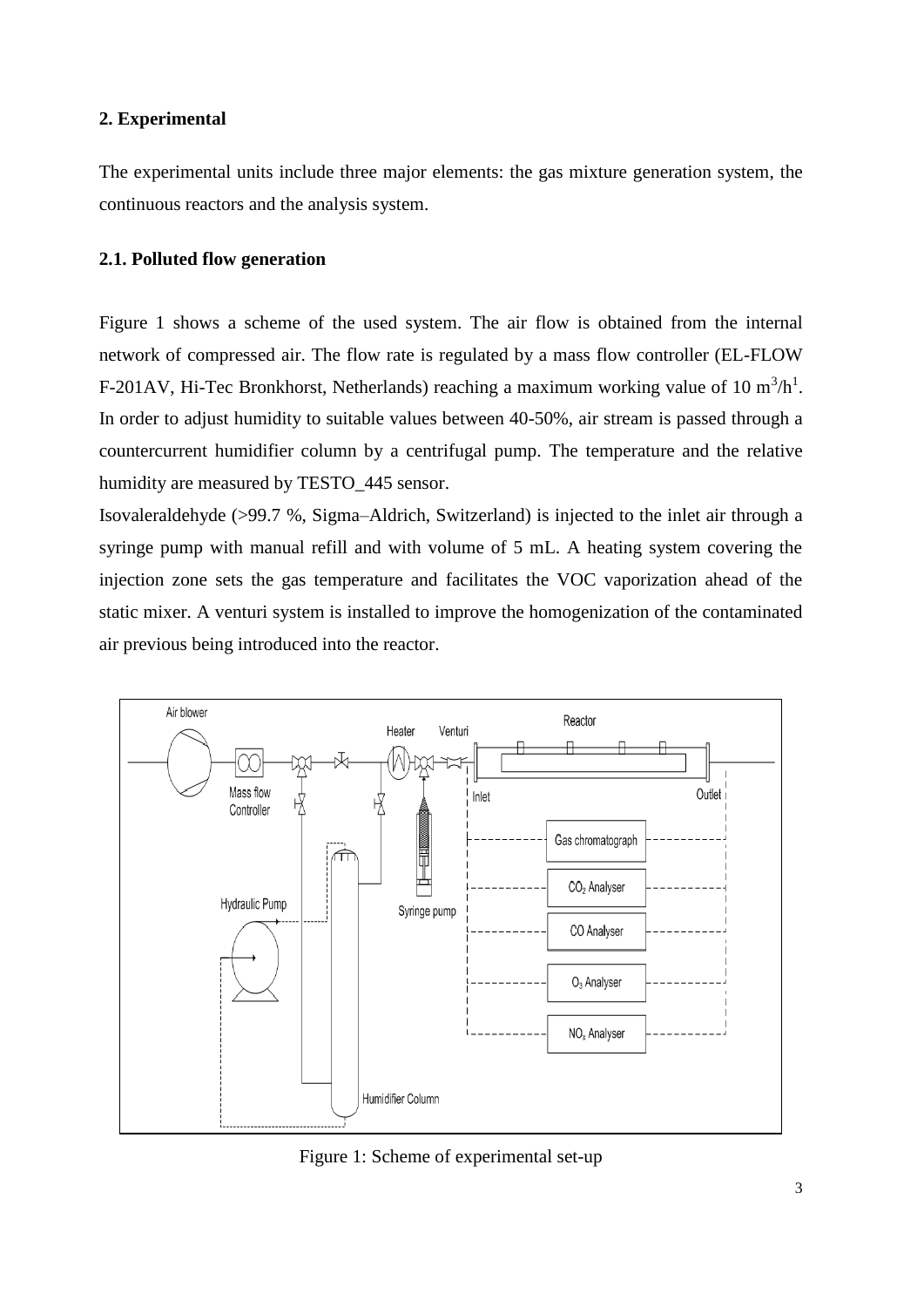#### **2.2. Continuous flow reactors**

The plasma DBD cylindrical reactor is composed principally of a glass tube (58 mm id and 100 cm length) (Figure 2). To generate DBD plasma, the reactor is covered by a copper grid which constitutes the outside electrode. The inner electrode is made from a continuous helical aluminum winding. It is a 2 mm thickness helicoidally wire electrode shaped as a coil spring in close contact with the inner wall of the reactor (12 turns in 250 mm). The applied high voltage is about 30 kV/40 mA and is a sine waveform. Plasma DBD is obtained by submitting the electrodes to a sinusoidal high voltage ranging from 0 to 30 kV (peak to peak) at 50 Hz frequency. A 2.5 nF capacitance is positioned between the outer electrode and the ground connection in order to collect the charges transferred through the reactor (Manley's method). The applied voltage  $(U_a)$  and high capacitance voltage  $(U_m)$  are measured by LeCroy high voltage probes and recorded by a digital oscilloscope (Lecroy Wave Surfer 24 Xs, 200 MHz) (Figure 2).



Figure 2: Scheme (a) and sectional drawing (b) of the cylindrical reactor

The planar reactor consists of a rectangular cross section  $(135x135 \text{ mm}^2)$  and is 1 m length. It is made by polymethyl methacrylate (PMMA) material. The length of the active zone is 0.8 m. Its surface is equal to 0.19  $m^2$  (Figure 3). Two plates, 4 mm thickness, are arranged parallel to the length of the reactor. The nonthermal plasma, of surface dielectric barrier type, is generated by a 2 mm thickness grid with wire electrodes shaped as a rectangle. The distance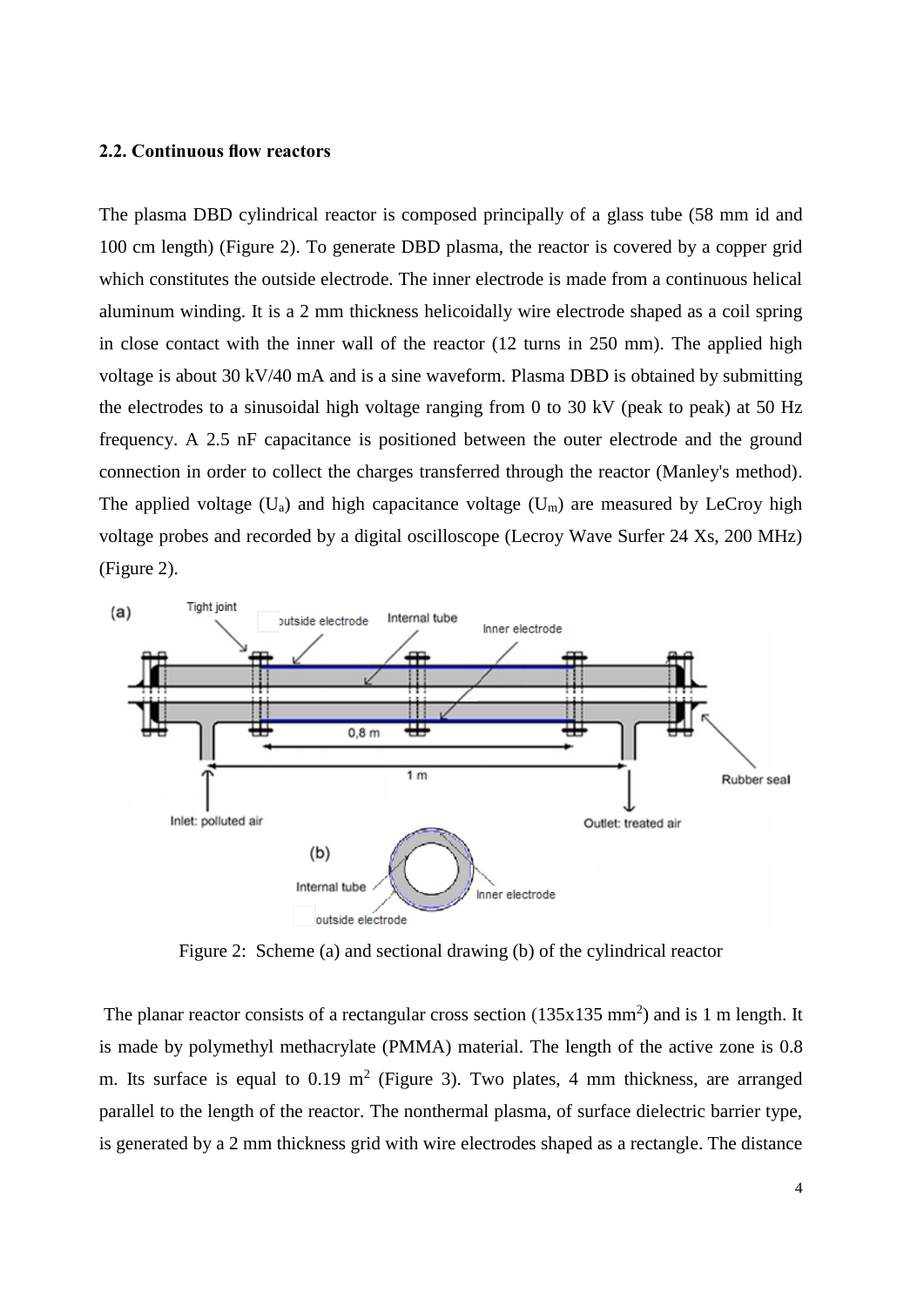between two wire electrodes was 20 mm. The outer electrode, connected to the ground, is 1 mm thick and 80 cm length copper foil.



Figure 3: Sectional drawing (a) and Schema (b) of planar reactor.

The effective volumes are 1.5 and 3.75 L for cylindrical and planar reactor respectively.

#### 2.3. **Apparatus and Analysis**

To analyse isovaleraldehyde, FISONS Gas chromatograph coupled with a flame ionization detector (GC-FID) is used as described in the previous study [**13**].

The inlet and outlet carbon dioxide concentrations are measured by an infrared detector (100 Cosma Beryl ®, Cosma ®, Igny, France). CO concentrations can be measured by a CO\_ZRE gas analyzer. Standard iodometric titration method was used to estimate the downstream ozone formation. Thus at the exit of the plasma reactor a constant flow rate of 200 L/h is bubbled on iodine solution.

Two operating parameters are varied in order to study their influence on the reactor performance: specific energy and geometries of reactors.

Isovaleraldehyde degradation by plasma DBD is evaluated at several specific energies using the two reactors (Table 1).

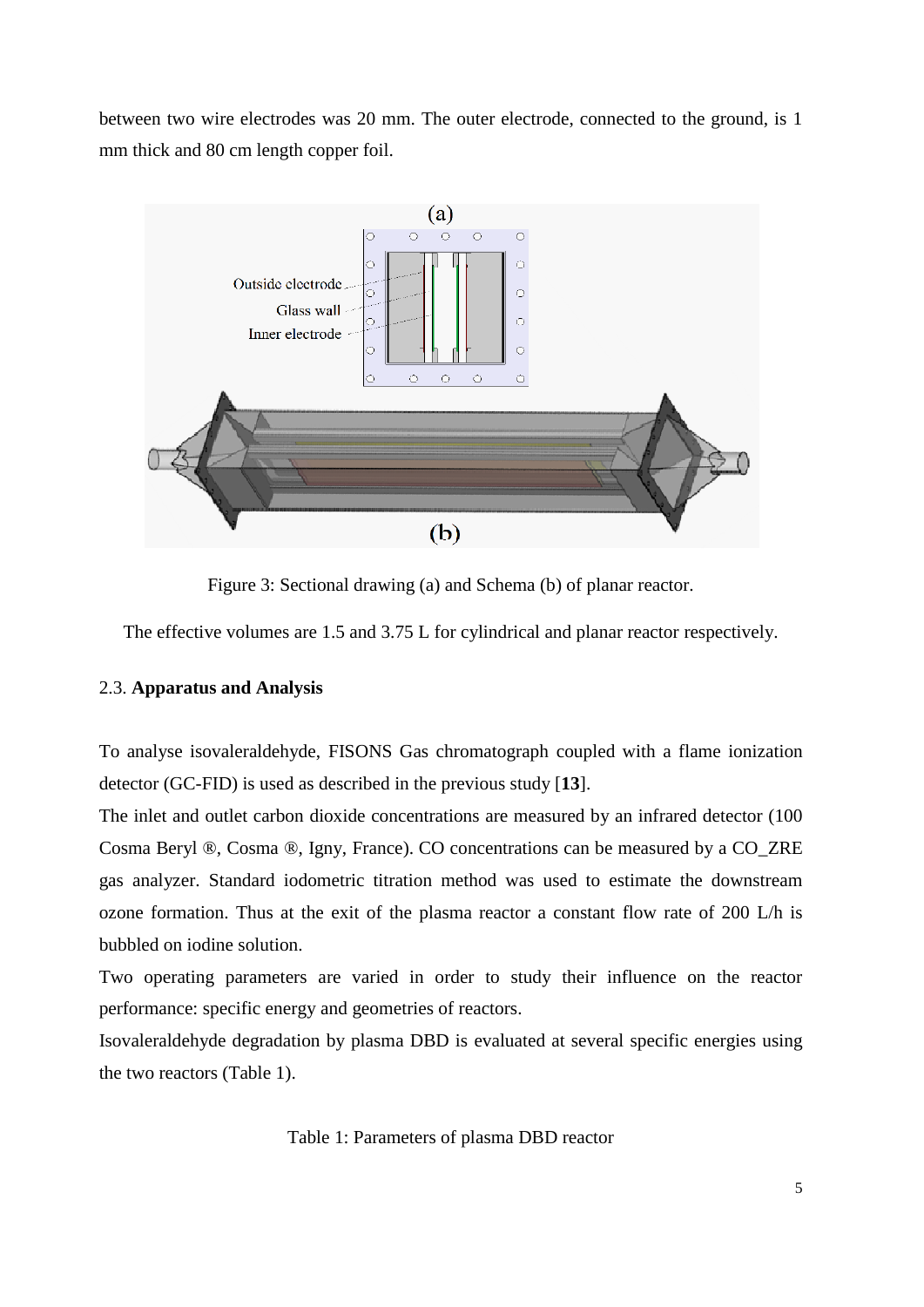| Parameter                         | Value & domain              |  |
|-----------------------------------|-----------------------------|--|
| Gas temperature                   | Ambient (293 K)             |  |
| Gas pressure                      | Atmospheric pressure (1atm) |  |
| Relative humidity                 | $45\pm5\%$                  |  |
| Geometries of reactors            | Planar & cylindrical        |  |
| Applied voltage                   | 12 to 29 kV                 |  |
| Input power (planar reactor)      | 13.8 to 44.3 W              |  |
| Input power (cylindrical reactor) | 5.6 to 17.7 W               |  |
| Isovaleraldehyde feed             | $400$ mg/h                  |  |
| Residence time                    | 1.5s                        |  |

#### **3. Results and Discussion**

Experimental parameters are defined as follows:

 $\bullet$  (C<sub>inlet</sub>) and (C<sub>outlet</sub>) represent inlet and outlet concentration of pollutant (mg/m<sup>3</sup>) respectively.  $C_{\text{inlet}}$  varies between 5 and 200 mg/m<sup>3</sup>.

- Removal efficiency  $(RE; %)= 100 (1-C_{\text{outlet}}/C_{\text{inlet}})$  (1)
- Specific Energy SE (J/L) =  $(P(W) / Q(m^3/s) / 1000$  (2)

where P is the input power of plasma. The specific energy is varied by changing the applied voltage (Ua).

Energy efficiency  $\eta_E(g/kWh) = (C_{inlet} - C_{outlet}) (g/m^3) \times Q (m^3/h)/P(W)$  (3)

The experiments which are repeated two times; show a good reproducibility with 5% standard deviation. This standard deviation is represents by vertical and horizontal bars in the experimental results in all figures.

#### **3.1. Removal of isovaleraldehyde**

The study of the specific energy effect shows that when this parameter increases the removal efficiency (RE) of isovaleraldehyde increases also (Figure 4). For example, with cylindrical reactor when specific energy extends three times the RE is increased from 5 to 40 %. The same behavior is observed with planar reactor.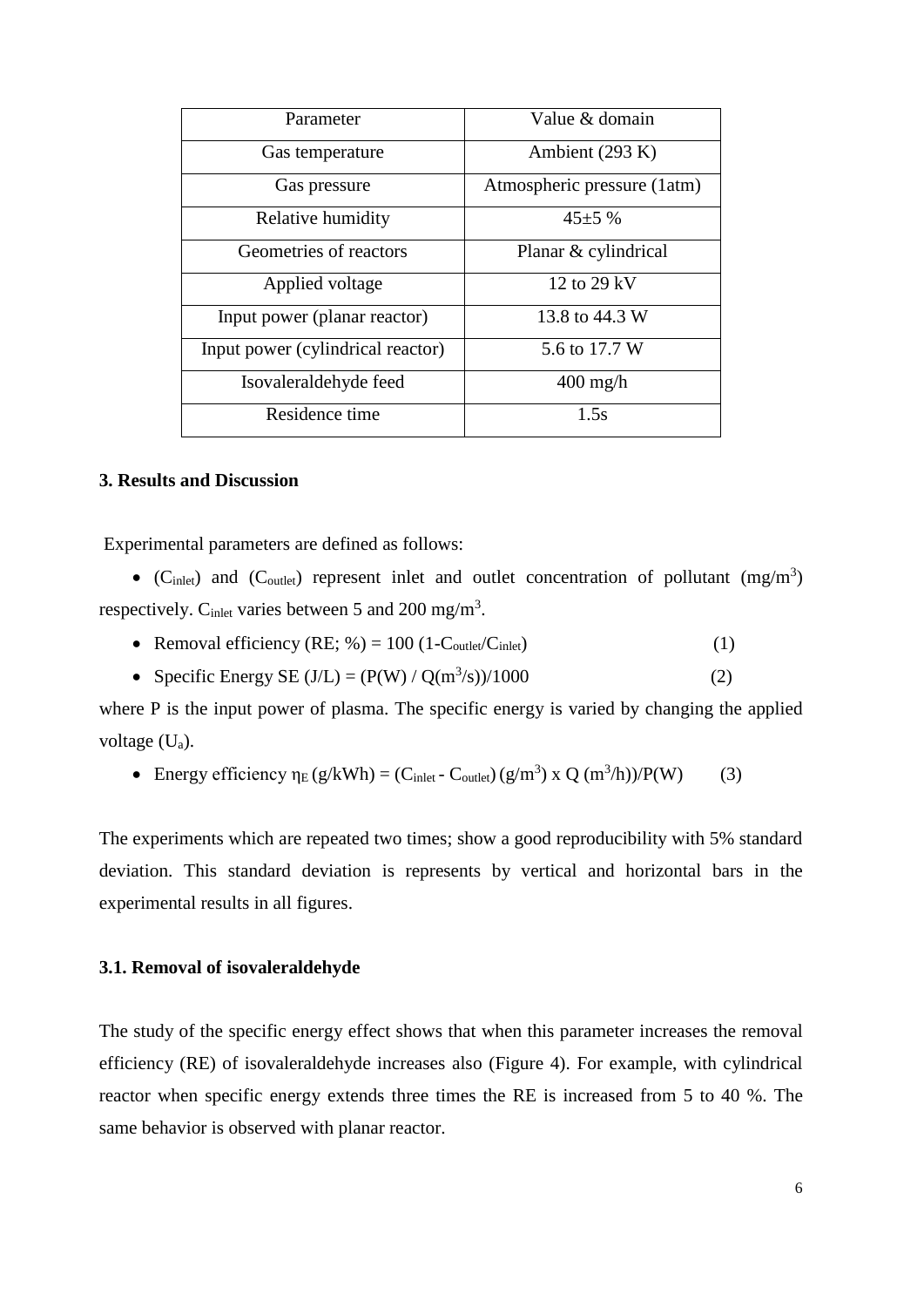This is expected, as increasing electric voltage across the reactor leads to higher degree of ionization and higher reactive species production [**6-8**]. Therefore the pollutant has more probability to be attacked by electrons or radicals, resulting to an enhancing RE of isovaleraldehyde. The behavior is similar to what has been reported in the literature for some VOCs [**4, 10, 13**].

In order to compare the performances of the two reactors with different geometries, isovaleraldehyde flow and residence time are kept constant. Thus the flow rate and the initial isovaleraldehyde concentration are respectively equal to 4  $m<sup>3</sup>/h$  and 100 mg/m<sup>3</sup> in the case of cylindrical reactor. There are equal, respectively, to 10  $m^3/h$  and 40 mg/m<sup>3</sup> in planar reactor. However, in practice, energy efficiency is an important parameter. But, we note that regardless of the value of specific energy, the energy efficiency of cylindrical reactor is better than that of planar reactor (Figure 4). In fact, the planar reactor needs more energy to decompose the same amount of isovaleraldehyde. This is probably due to the fact that the mass transfer step is predominant in the planar reactor. In fact, reduction the cross section resulted in an increased  $\eta_E$  (4 to 10 g/kwh), suggesting better ionization of the air due to increased contact between air and plasma. This observation was supported by the work of Cal and Schluep [**21**], that studied two different gap distances between electrodes and observed that a smaller distance between electrodes requires less energy or applied voltage to obtain the same removal efficiency **[13, 21]**.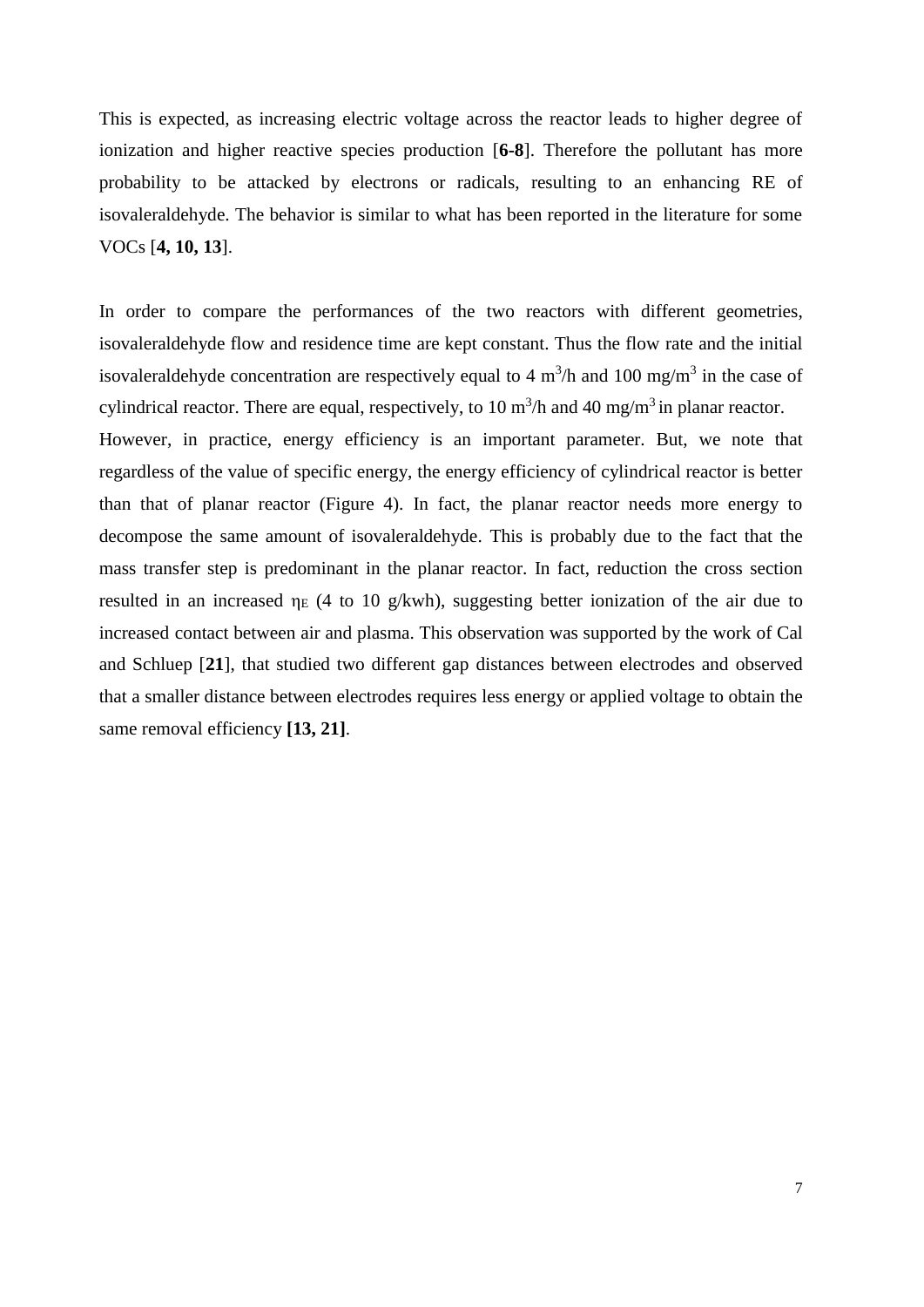

Figure 4: Variation of removal efficiency and energy efficiency vs the specific energy using two reactors (Empty symbols = energy efficiency).

#### **3.2. Selectivities of CO and CO<sup>2</sup>**

CO<sup>2</sup> selectivity (CO selectivity can also be defined) may be a useful parameter to assess the performance of the plasma DBD reactor towards VOC removal. It allows estimating the mineralization rate i.e. the ultimate reaction step, of the process.

The  $CO<sub>x</sub>$  selectivity is expressed as follow (eq.4):

$$
\left\{\text{CO}_{\text{x}}\text{ selectivity } (\%)\right\} = \frac{\left[\text{CO}_{\text{x}}\right]^{\text{out}} - \left[\text{CO}_{\text{x}}\right]^{\text{in}}}{5 \times \text{C}_{\text{inlet}} \times (\% \text{ RE})} \times 10^4 \tag{4}
$$

where  $x = 1$  for CO and  $x = 2$  for CO<sub>2</sub>. [CO<sub>x</sub>] (ppmv) is obtained after the removal of isovaleraldehyde. C<sub>inlet</sub> is the inlet concentration of isovaleraldehyde.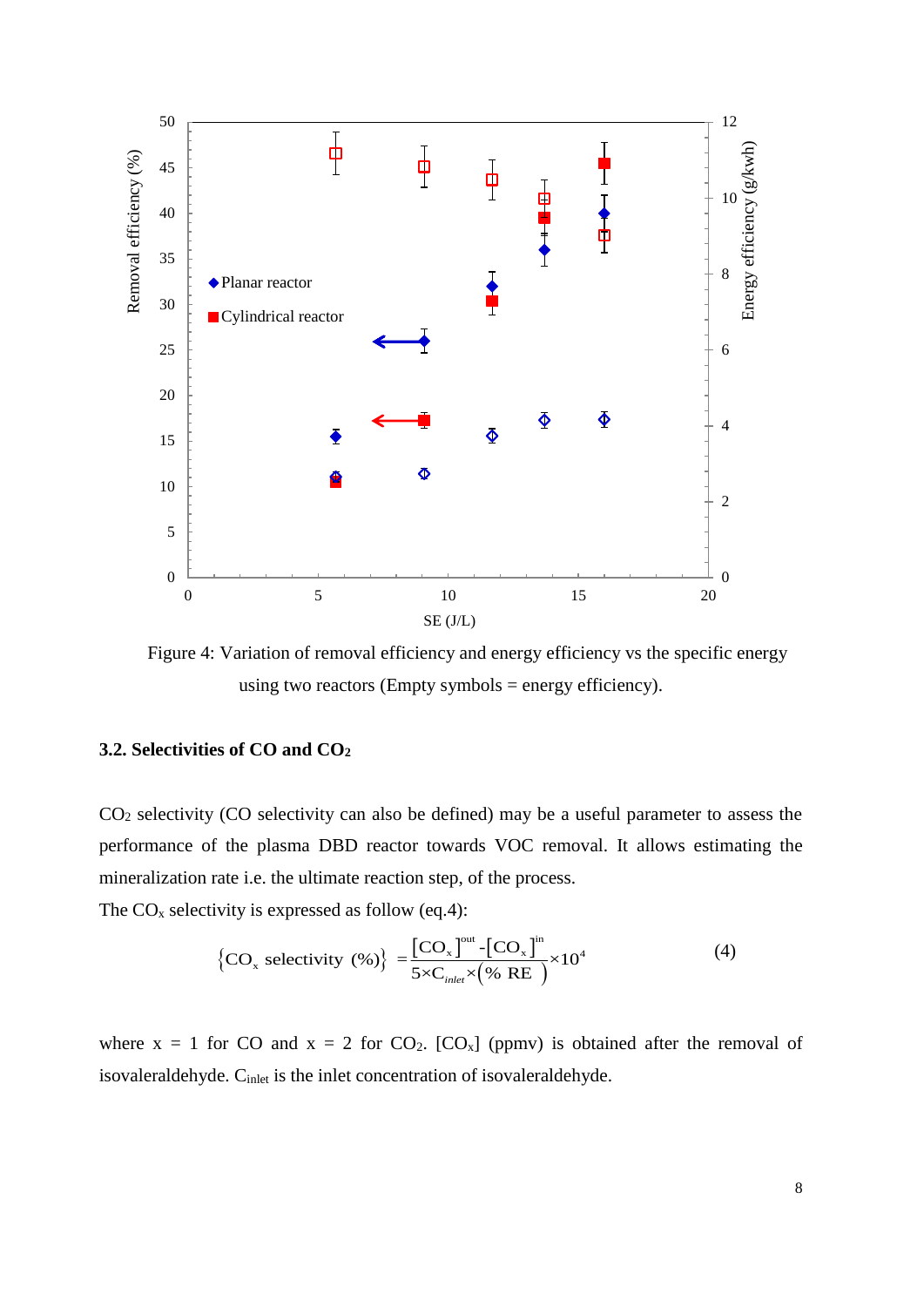

Figure 5: Variation of  $CO<sub>x</sub>$  selectivity vs specific energy using two reactors (Empty symbol = selectivity of  $CO<sub>2</sub>$  and full symbol = selectivity of CO).

The increase of specific energy leads to an increase of the selectivities (Figure 5). This is due to more electrons and reactive species (such as •O and •OH) which are formed when specific energy increases and then more pollutants molecules is oxidized into  $CO<sub>2</sub>$  and  $CO$  [13, 20]. In fact, with planar reactor, an increase of specific energy from 9 to 16 J/L improves CO and  $CO<sub>2</sub>$  selectivity from 3 to 11 % and from 9 to 19 %, respectively. The proportion of  $CO<sub>2</sub>$ : CO is about 2. Additionally, this proportion is similar at each value of SE. These results are in agreement with works on acetylene degradation with plasma [**5, 6, 11**], n-hexane [**10**], trimethylamine  $[13]$  and  $NO<sub>x</sub> [8]$ .

Moreover, we can note that selectivity of  $CO<sub>x</sub>$  using planar and cylindrical reactors is globally the same. Thus we conclude that changing geometries from cylindrical to planar reactor seems to be satisfied.

#### **3.3. Amount of Ozone**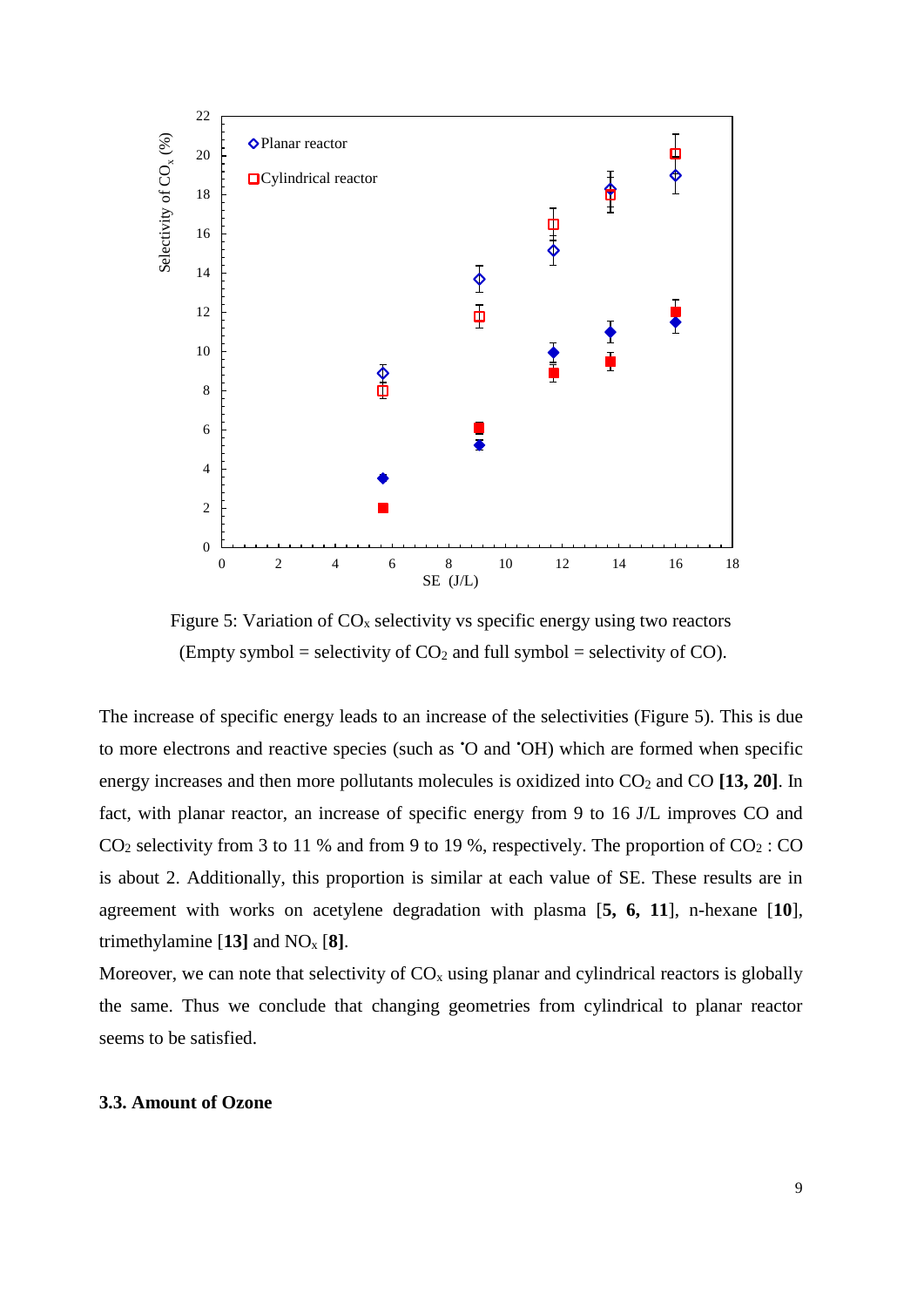Ozone is an inevitable by-product in nonthermal plasma discharge. Atomic oxygen is generated by molecular dissociation due to impact with high energy electrons (reaction 1).

$$
\mathbf{e}^{\cdot} + \mathbf{O}_2 \rightarrow \mathbf{e}^{\cdot} + \mathbf{O} + \mathbf{O} \tag{1}
$$

Atomic oxygen is a strong oxidizer, but its stability is very limited. Due to fast recombination processes, the lifetime is only a few microseconds at atmospheric pressure [**4].** Atomic oxygen reacts with molecular oxygen in three-body collisions, forming ozone by the following reaction:

$$
{}^{*}O + O_2 + M \rightarrow O_3 + M \tag{2}
$$

where M can be either molecular oxygen or molecular nitrogen.

The effect of the specific energy on the ozone formation is presented in figure 6. Whatever the reactor used, the ozone formation follows the same trend i.e. it increases with the SE. This can be explained by the fact that more electrons and reactive species (such as 'O) are formed and then atomic oxygen reacts with molecular oxygen in three-body collisions, (reactions 1 & 2) leading to ozone production **[4, 6, 19].**



Figure 6: Variation of ozone production vs Specific energy the two reactors (T=20  $^{\circ}$ C)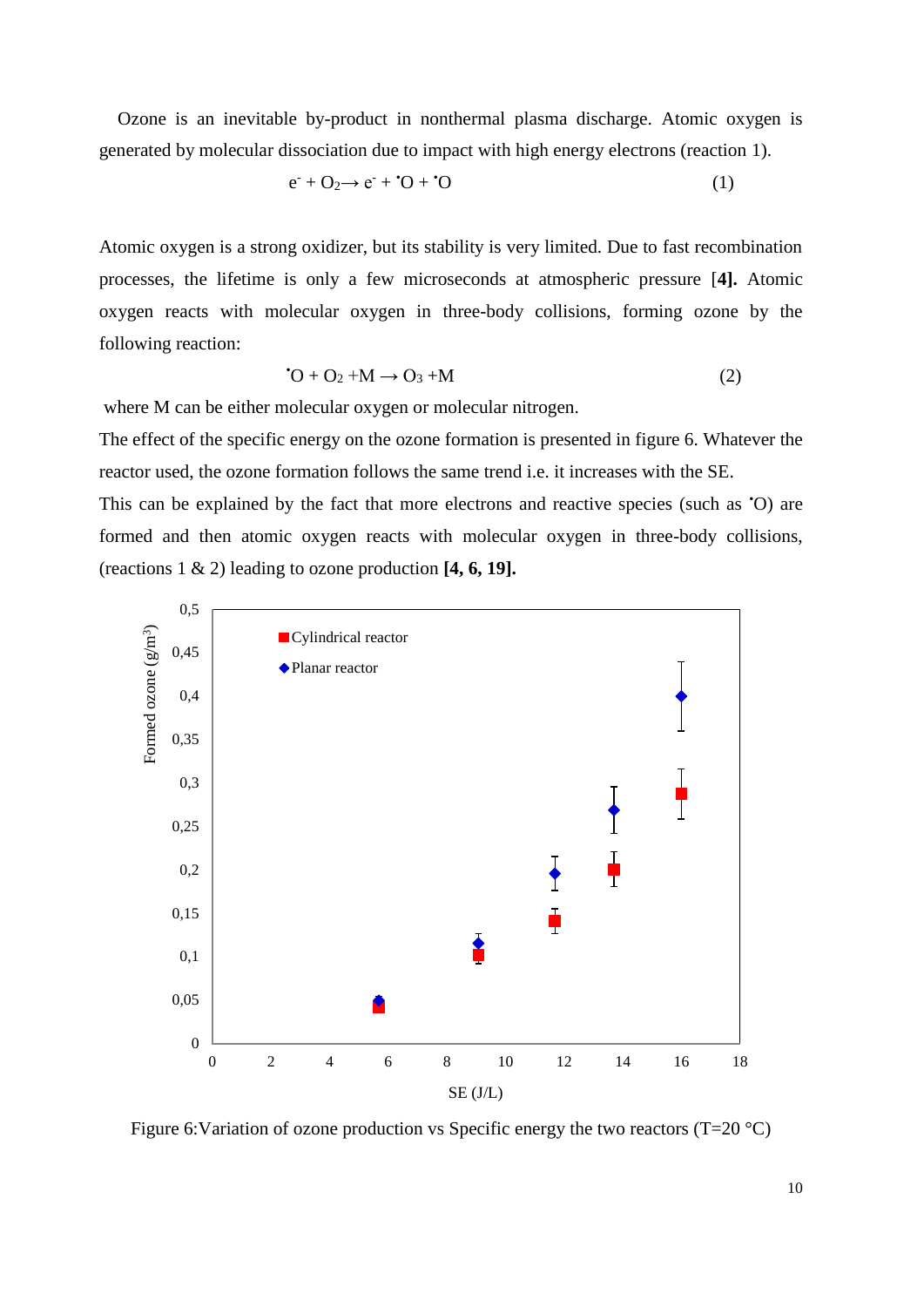The difference between the ozone formed in reactors can be due to the energy efficiency. Indeed, having the same amount of active species in reactors, if the mass transfer of isovaleraldehyde to the active zone is limited (case of planar reactor), the exceed of atomic oxygen will recombine for forming ozone (reaction 2). Thus, this result may confirm our suggestion on the difference between energies efficiency in the two reactors.

#### **4. Modelling and kinetic results**

The main purpose of this work is to establish a predicting model which can be applied to the design of plasma DBD reactors.

#### **4.1. Mathematical model of the process**

The process may be divided into five elemental steps (Figure 7.a) occurring in series: 1) convection (VOCs and precursor species are carried by airflows), 2) external diffusion of reagent species through the boundary layer (BL) surrounding the plasma phase, 3) chemical reaction at plasma layer 4) counter-diffusion of product(s) to the bulk.



Figure 7.a: Elemental mass transfer steps involved with plasma DBD reactor

#### **4.1.1. Modeling of mass transfer**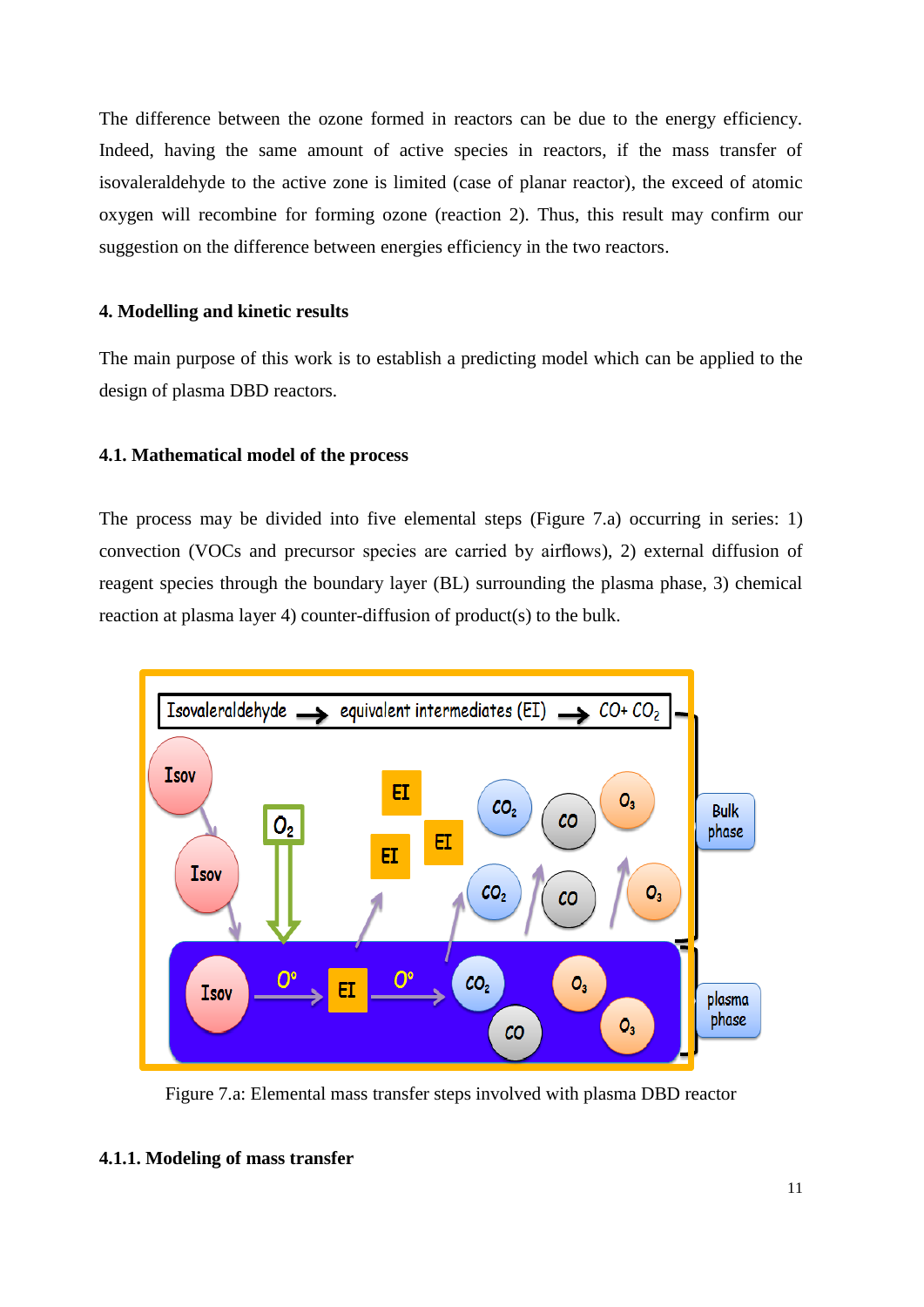We assumed that the radial convection phenomenon is negligible and that mass transfer between the bulk and plasma regions takes place only through diffusion **[10, 11]**. We use the correlation of Perry et al. [**40**] to express the molecular diffusivity (Dm) of each specie "i" in the air. The correlation is as follows:

$$
D_{m,i} = \frac{1.43 \times 10^{-3} \times T^{1.75}}{P\left[\left(\sum v\right)_A^{(1/3)} + \left(\sum v\right)_i^{(1/3)}\right]^2} \left(\frac{1}{M_A} + \frac{1}{M_i}\right)^{0.5}
$$
(5)

where P is the pressure of gas stream (Pa), T the absolute temperature (K).  $(\Sigma \nu)$ <sub>A</sub> and  $(\Sigma \nu)$  i are the molecular volumes of gases A and i, and  $M_A$  and  $M_i$  are the molecular weights of A and i (g/mol). The index "A" represents the air stream and "i" is either specie.

#### **4.1.2. Modeling of kinetic reaction**

It will always be difficult to perform a complete analysis of all byproducts present at any given time during the degradation process. Thus we propose to develop a chemical pathway involving one or more equivalent intermediates. The modeling is done by introducing a fictitious equivalent intermediate (EI) formed by the plasma oxidation of isovaleraldehyde. In a first chemical step, isovaleraldehyde leads to EI formation. Then, at a second chemical step, EI is transformed into  $CO$  and  $CO<sub>2</sub>$ . This approach allows for the simulation of kinetics without knowing the complete chemical pathway [**23**]. Thus, for a single EI, the simplified chemical pathway would be:

Isovaleraldehyde 
$$
\xrightarrow{k_1} EI \xrightarrow{k_2} 5 CO_2
$$
  
Isovaleraldehyde  $\xrightarrow{k_1} EI \xrightarrow{k_3} 5 CO$ 

Simulation model is based on the hypothesis that the pollutant is degraded through the plasma layer.

Since plasma DBD is generated in a gas mixture where nitrogen and oxygen are the main components, the model developed here includes a first set of reactions based on the air discharge models available in the literature [**10, 16, 17**]. The model takes into account only one species: atomic oxygen.

The electron concentration, averaged over several cycles, can be considered proportional to a power of the specific energy: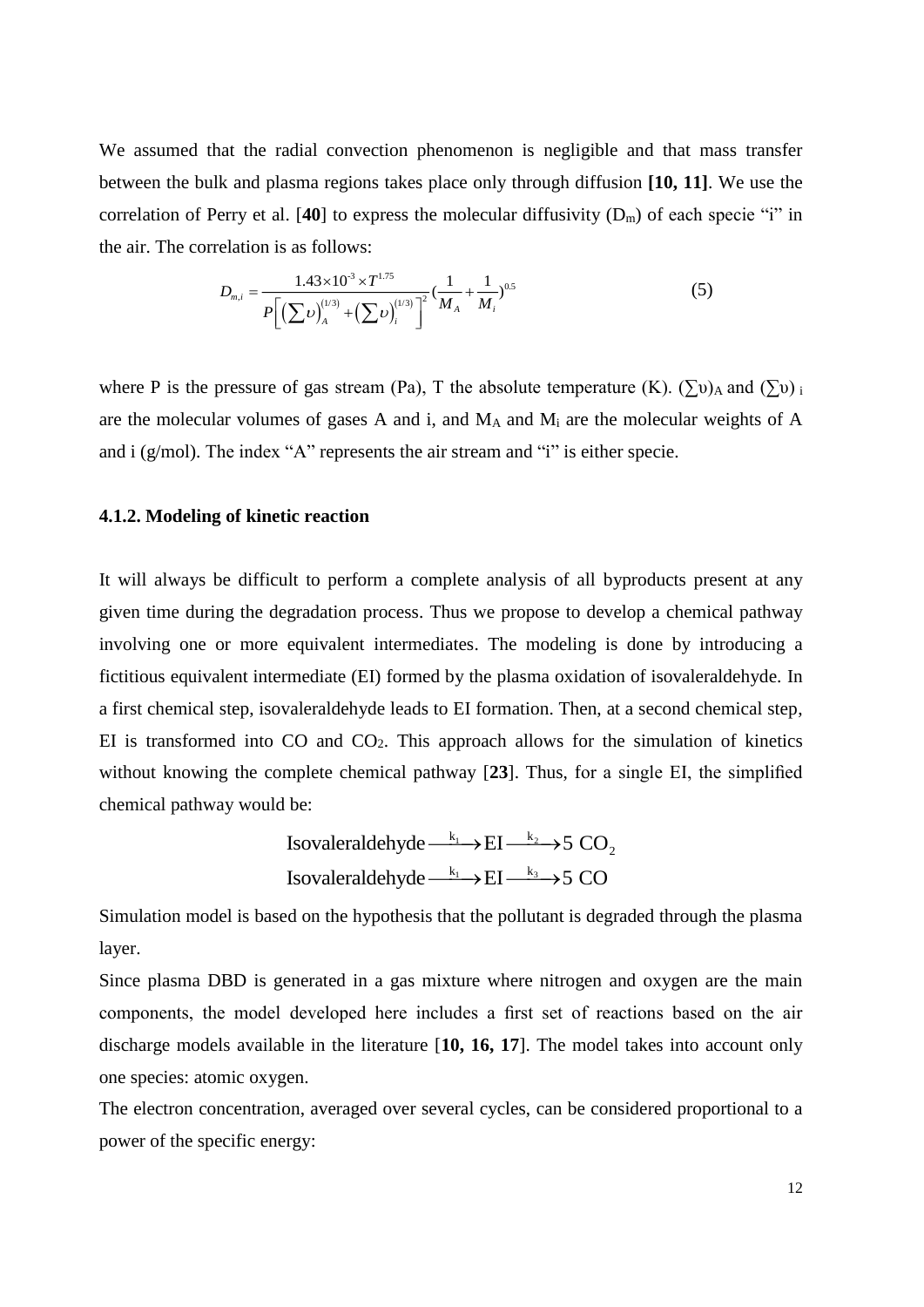$$
C_{e} = \alpha. E_{Z}^{\alpha_{E,1}} \tag{6}
$$

The reaction between electrons and oxygen can be written as follows:

$$
r = -k \cdot C_{e^-} \cdot [O_2] = -k' \cdot E_Z^{\alpha_{E,1}} \cdot [O_2]
$$
 (7)

It is generally accepted that the plasma effect can be modeled by the general expression (eq.8):

$$
R_{P,i}(t, x, z) = \sum_{j=1}^{nr} \vartheta_{i,j} \cdot k_j \cdot E_Z^{\alpha_{E,j}}(t) \cdot \prod_{p=1}^{nc} C_i^{\gamma_{p,j}}(t, x, z)
$$
(8)

where  $R_p$  is the removal rate in plasma phase, E is the specific energy of plasma,  $C_i$  is the concentration of each compound in the plasma layer and  $k_j$  is the constant rate, t is time, z is the distance which is perpendicular of flow in plasma zone (film thickness), x the distance in the direction of flow,  $\theta_{i,j}$  are stoichiometric coefficients of the removal reaction,  $\alpha_{E,j}$ ,  $\gamma_{p,j}$  are orders of reaction,  $n_c$  and  $n_r$  are respectively number of compounds and reactions

#### **4.1.3. Mass balance in the reactor**

The mass balance in bulk phase (Eq. (9) and plasma phase (Eq. (10)) can be written as:

$$
-u_b \cdot \frac{\partial c_{b,i}(t,x)}{\partial x} - \frac{\partial c_{b,i}(t,x)}{\partial t} + D_L \frac{\partial^2 c_{b,i}(t,x)}{\partial x^2} + a_b \cdot T_{BP} = 0 \tag{9}
$$

$$
-\frac{\partial c_i(t, x, z)}{\partial t} - u(z) \cdot \frac{\partial c_i(t, x, z)}{\partial x} + D_i \frac{\partial^2 c_i(t, x, z)}{\partial z^2} - R_{P,i}(t, x, z) = 0 \tag{10}
$$

Where  $C_{b,i}$  is the concentration of each compound in bulk phase,  $D_L$  is axial dispersion coefficient and  $D_i$  is molecular diffusion coefficient of each compound,  $u_b$  is the velocity in bulk phase and T<sub>BP</sub> is the mass flow rate from bulk to plasma phase:  $T_{BP} = -D_i \frac{\partial C_i}{\partial z}\Big|_{z=e}$ Moreover,  $u(z)$  is the velocity in plasma phase. It can be expressed as:

$$
u(z) = u_b \cdot \left(\frac{z}{e}\right)^2 \tag{11}
$$

Where e is the thickness of plasma streamer [**24**].

Figure 7.b shows the profile of velocity in plasma and bulk phase. Here we supposed that boundary layer and plasma zone haven the same thickness.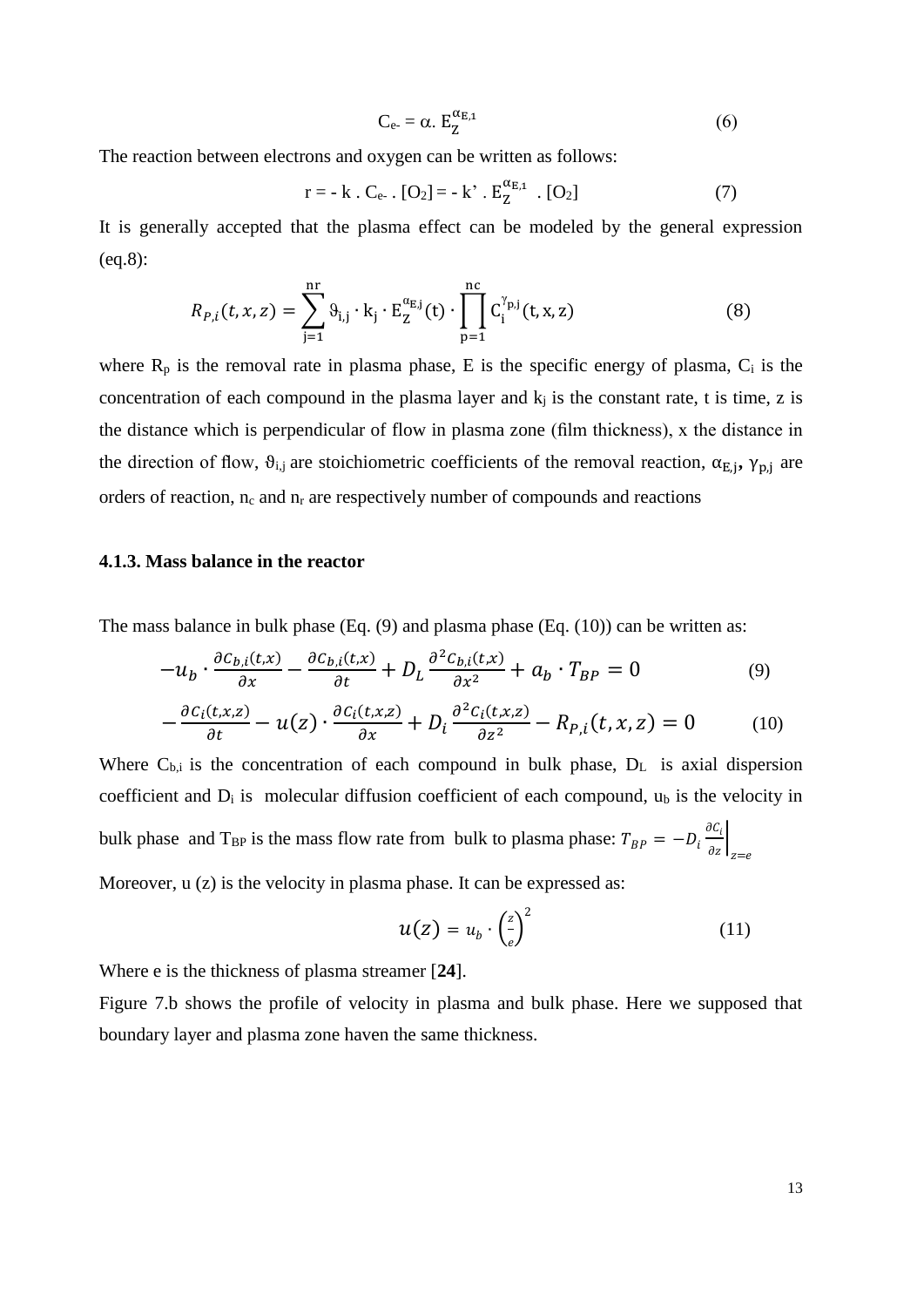

Figure 7.b: Profile of velocity in plasma and bulk phase of reactor

The boundary and initial conditions are as follows:

$$
C_{b,i}(t, x = -\infty) = C_0(t)
$$
  

$$
C_{b,i}(t, x = +\infty) = 0
$$
  

$$
C_i(t, x, e) = C_{b,i}(t, x)
$$
  
At t=0,  $C_{b,i}(0, x) = 0$ 

### **4.2. Model fitting and results**

After having defined the plasma model, the fitting was performed on the total duration of all the experiments based on the experimental concentrations of isovaleraldehyde, ozone, CO and CO<sup>2</sup> formed. Additionally, the resolution of the partial differential equation set is carried out by using orthogonal collocation. The Gear's predictor-corrector multistep method is applied to the equation set. A Gauss-Newton method is implemented to determinate the values of some parameters, especially, kinetics constants  $(k<sub>i</sub>)$ , by a least square fitting of the relative difference between simulated and experimental concentrations [**23**].

After optimization, the values of constants  $k_1$ ,  $k_2$ ,  $k_3$  and  $k(O_3)$  are summarized in Table 2.

Table 2: Values of constants

|        | Kinetic constant   $k_1(m^3 \text{.} \text{mol}^{-1} \text{.} \text{ s}^{-1})$   $k_2(m^3 \text{.} \text{mol}^{-1} \text{.} \text{ s}^{-1})$   $k_3(m^3 \text{.} \text{mol}^{-1} \text{.} \text{ s}^{-1})$ |                 |                 | $k(O_3)$ (s <sup>-1</sup> ) |
|--------|------------------------------------------------------------------------------------------------------------------------------------------------------------------------------------------------------------|-----------------|-----------------|-----------------------------|
| Values | $1.21.10^{-02}$                                                                                                                                                                                            | $1.31.10^{-02}$ | $5.60.10^{-04}$ | $2.70.10^{-04}$             |

Figure 8 shows the evolution versus time of the transitory isovaleraldehyde outlet concentration and final products resulting from plasma DBD reaction. Here, plasma is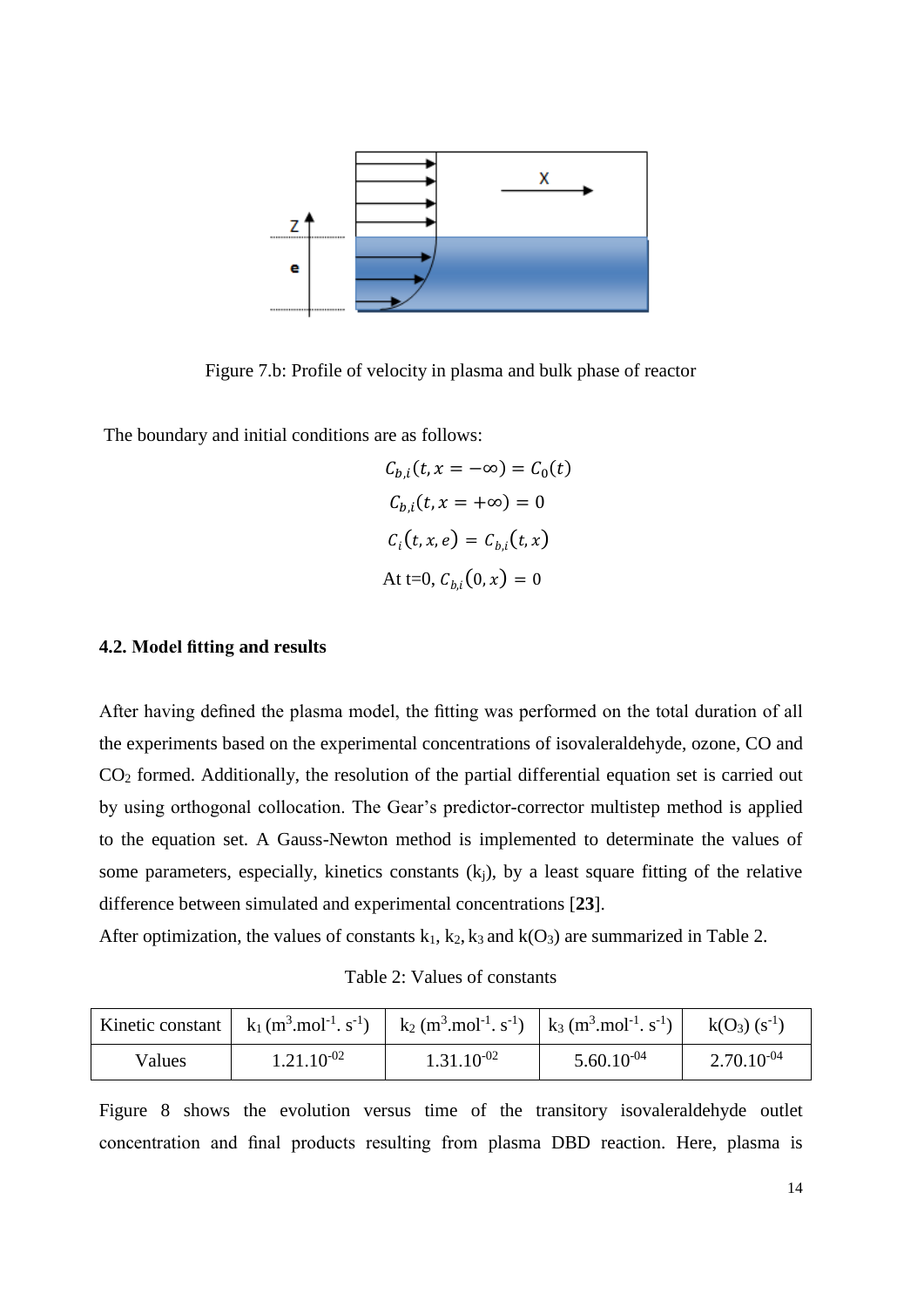switched ON after 20 min. After this period, Figure 8 shows that all the concentrations of byproducts are stables. Moreover, an increase of specific energy after 45 min is done in order to see the behavior of the process due to a modification in operating parameters.



Figure 8: Computed concentration of the outlet of isovaleraldehyde and byproducts versus time ([Isovaleraldehyde ] $_0 = 0.03$  mmol/m<sup>3</sup>, Q=10 m<sup>3</sup>/h, T=25 °C)

Numerical resolution of equations (7) and (8) will give outlet isovaleraldehyde concentration, selectivity of  $CO<sub>x</sub>$  and amount of ozone at different operating parameters for each reactor and at each inlet concentration.

The comparisons between experimental and predicted results are represented on figure 9.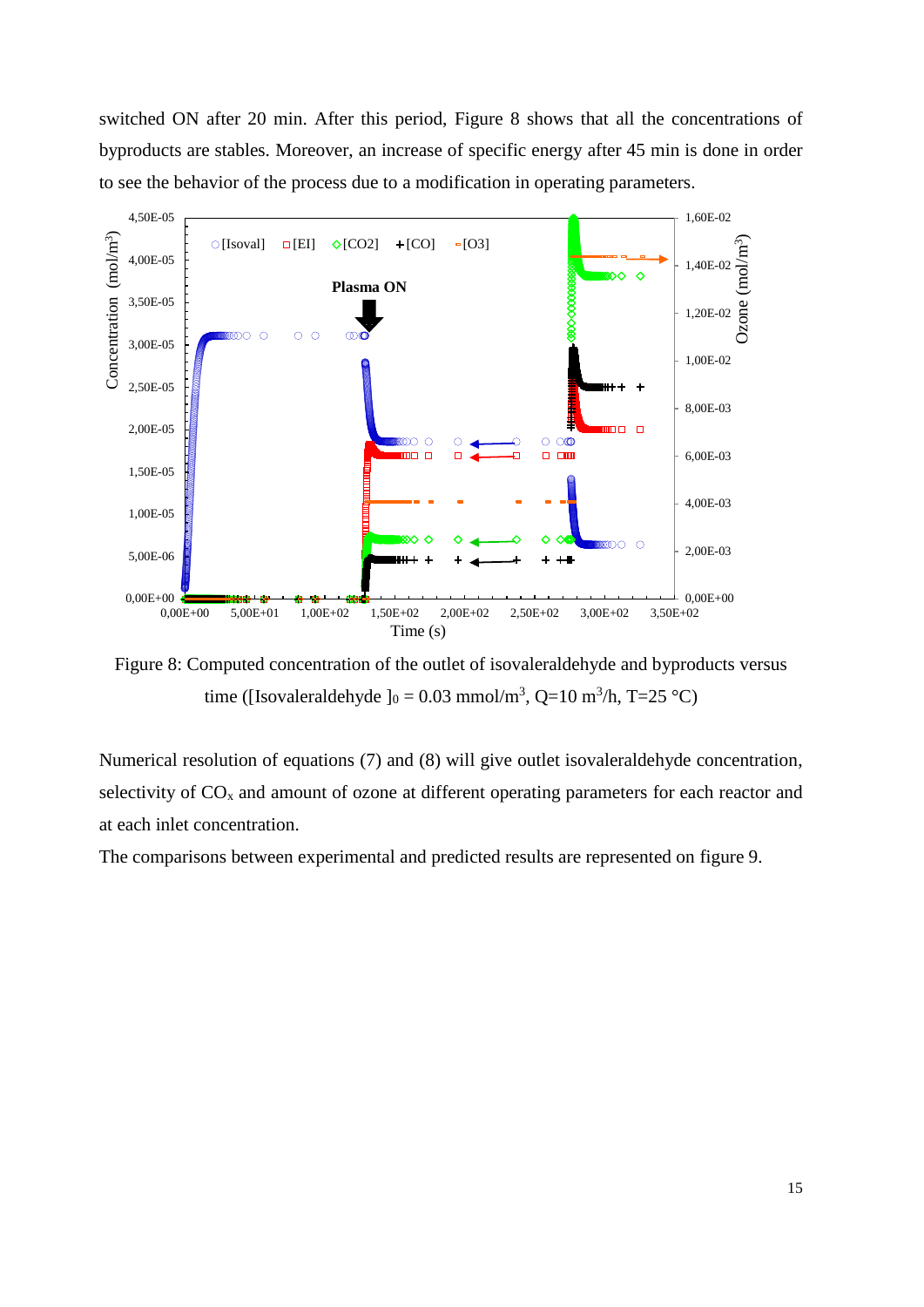

Figure 9: Comparison of simulated results vs. experimental results at different specific energy and inlet concentration using two geometries of reactor.

We note that the model agrees well with the experimental results. It gives a satisfactory overall description of isovaleraldehyde removal using two geometries of reactor. Moreover, predicted outlet concentrations compared with experimental results show a root mean square error less than 10%. These results are very convincing, particularly because no adjustable parameters have been used to simulate cylindrical and planar reactor.

So, the description of the degradation kinetics of isovaleraldehyde by a model with a single EI can sufficiently properly reproduce the degradation process.

On other hand, the model takes the effect of the specific energy, and it can predict the effect the air gap of the plate of planar reactor. This will allow us to establish a compromise between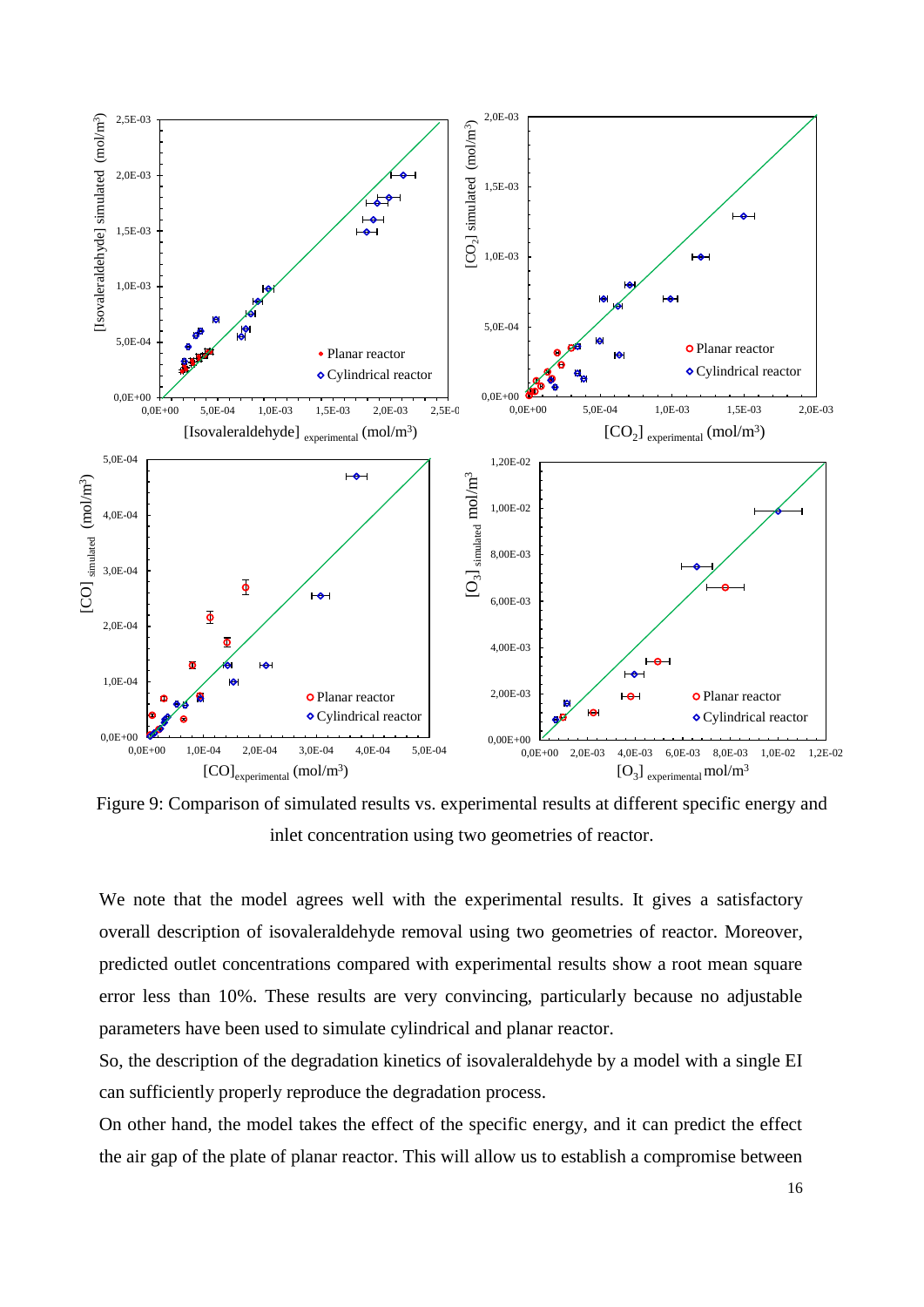the residence time and the limitation of mass transfer when using surfacic plasma discharge. Otherwise the prediction will give us an estimating of the industrial reactor design which can treat a real industrial flow (more than  $1000 \text{ m}^3/\text{h}$ ) and with obligation on the outlet concentration of pollutant.

#### **5. Conclusion**

The removal of isovaleraldehyde is investigated in two continuous reactors with plasma DBD. We have unambiguously shown that removal efficiency of isovaleraldehyde can be improved by increasing specific energy in the discharge area.

The effect of the reactor's geometry on (i) the conversion of isovaleraldehyde (ii) and byproducts formation are tested. Experimental results show that the performance of tested reactors is globally the same.

A kinetic model taking into account mass transfer step is developed. To improve the model concerning mineralization and to describe well the removal of isovaleraldehyde, we included in the chemical pathway of degradation an equivalent background intermediate product (EI) which was formed directly from the initial compound.

This model describes successfully the degradation of isovaleraldehyde by a plasma DBD discharge.

Moreover, the effect of specific energy on selectivity of  $CO$ ,  $CO<sub>2</sub>$  and the amount of ozone formed was studied. By-products formation was well simulated by the model.

#### **Acknowledgment**

 This research was supported by the French National Research Agency (ANR) and the authors wish to thank it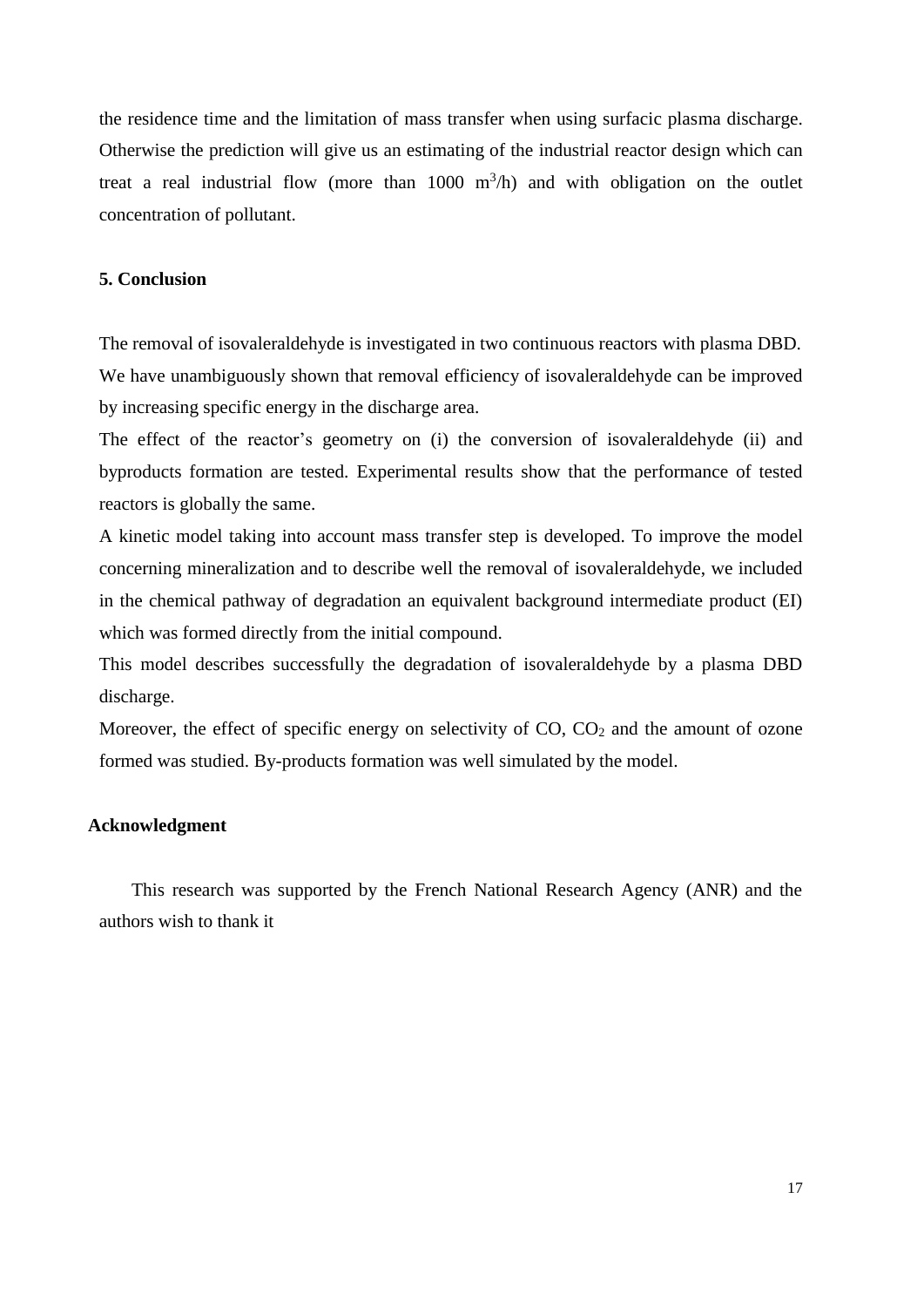#### **References**

[1] ADEME (2005) Pollutions olfactives : origine, législation, analyse, traitement. ADEME, Dunod, Angers.

[2] CITEPA (2011) Emissions dans l'air en France métropole-substance relative à l'acidification, l'eutrophisation et à la pollution photochimique.

[3] Le Cloirec P. (2004) COV (composés organiques volatils) Technique de l'Ingénieur. G1835.

[4] Vandenbroucke A. M., Morent R., De Geyter N., Leys Ch. (2011) Non-thermal plasmas for non-catalytic and catalytic VOC abatement, Journal of Hazardous Materials 195, 30–54.

[5] Allegraud K. (2008) Décharge à barrière diélectrique de surface : physique et procédé, thèse Ecole polytechnique de Paris.

[6] Redolfi M., Aggadi N., Duten X., Touchard S., Pasquiers S., Hassouni K. (2009) Oxidation of Acetylene in Atmospheric Pressure Pulsed Corona Discharge Cell Working in the Nanosecond Regime, Plasma Chemistry Plasma Processing 29,173–195.

[7] Schmid S., Jecklin M.C., Zenobi R. (2010) Degradation of volatile organic compounds in a non-thermal plasma air purifier, Chemosphere, 79, 124–130.

[8] Yoshida K. (2013) Diesel NOx aftertreatment by combined process using temperature swing adsorption, nonthermal plasma, and NOx recirculation: NOx removal accelerated by conversion of NO to NO2, Journal of the Taiwan Institute of Chemical Engineers, 44,1054– 1059

[9] Assadi A.A. (2012) Développement d'un procédé de couplage réacteur plasma DBDréacteur photocatalytique pour le traitement des effluents gazeux : du laboratoire à l'application industrielle, Thèse n ° 009. Rennes: ENSC Rennes.

[10] Aggadi N., (2006) Étude de la réactivité de suies modèles de n-hexane sous décharge couronne pulsée à la pression atmosphérique, Université de Paris Nord-France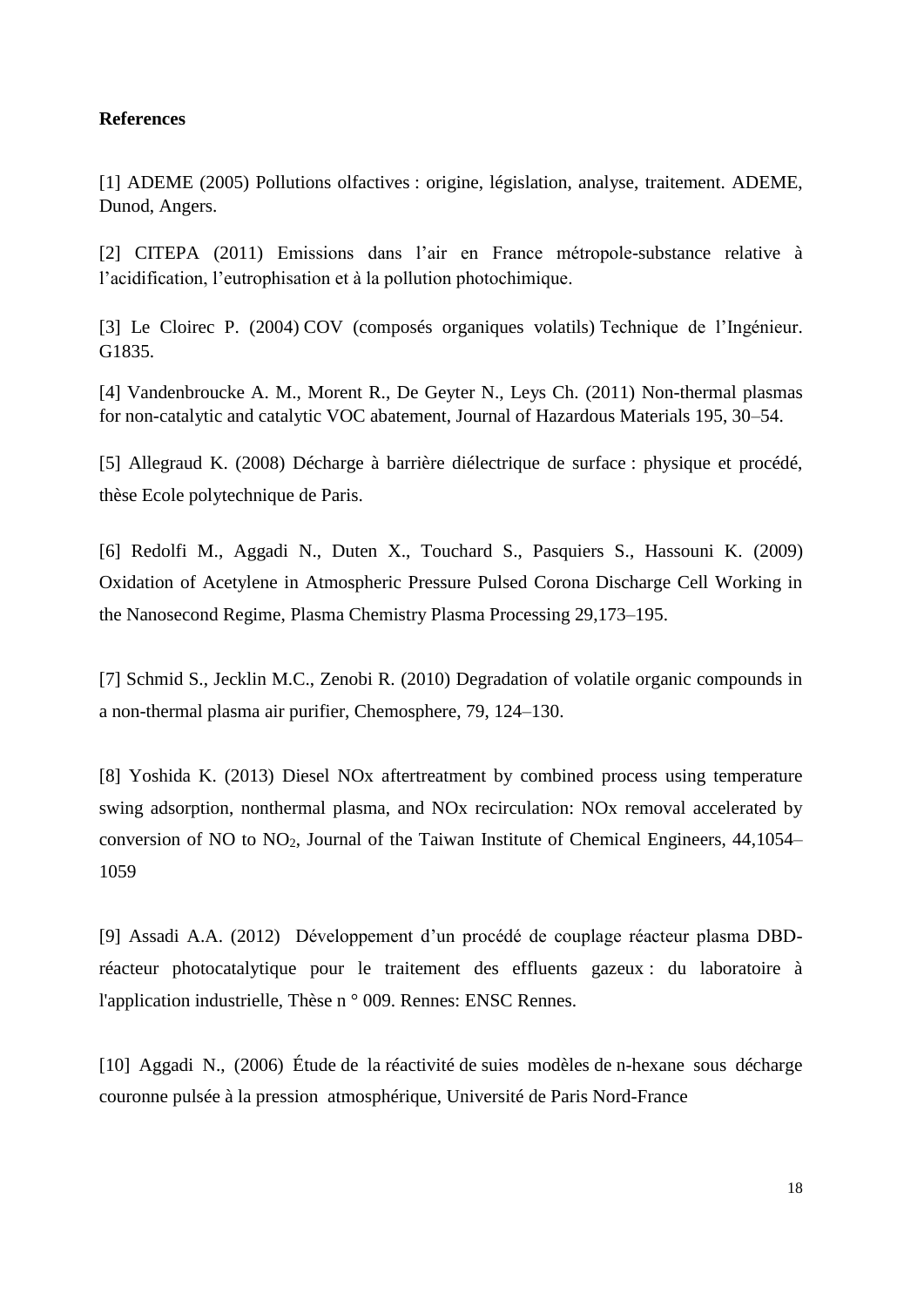[11] Guaitella O., Thevenet F., Puzenat E., Guillard C., Rousseau A. (2008)  $C_2H_2$  oxidation by plasma/ $TiO<sub>2</sub>$  combination: Influence of the porosity and photocatalytic mechanisms under plasma exposure, Applied Catalysis B: Environmental 80, 296–305.

[12] Sivachandiran L., Thevenet F., Rousseau A. (2013) Non-Thermal Plasma Assisted Regeneration of Acetone Adsorbed TiO<sub>2</sub> Surface, Plasma Chemistry Plasma Processing 33, 855–871.

[13] Assadi A. A., Bouzaza A., Wolbert D. [Removal of trimethylamine and isovaleric acid](http://www.sciencedirect.com/science/article/pii/S0304389407009302) [from gas streams i](http://www.sciencedirect.com/science/article/pii/S0304389407009302)n a continuous flow surface discharge plasma reactor, Chemical engineering research and design, in press.

[14] Ye Zh., Zhao J., Huang H. y., Ma F., Zhang R. (2013) Decomposition of dimethylamine gas with dielectric barrier discharge, Journal of Hazardous Materials 260, 32–39

[15] Zhu T., Li J., Liang W., Jin Y. (2009) Synergistic effect of catalyst for oxidation removal of toluene, journal of Hazardous Materials 165, 1258–1260.

[16] Yan K., Van Heesch E.J.M., Pemen A.J.M., Huijbrechts P.A.H.J. (2001) From chemical kinetics to streamer corona reactor and voltage pulse generator, Plasma Chemistry Plasma Processing. 21 (1) 107-137.

[17] Mokt Y. S., Lee Ho W., Hyun Y. J., Ham S. W., Nam I. S. (2001) Determination of Decomposition Rate Constants of Volatile Organic Compounds and Nitric Oxide in a Pulsed Corona Discharge Reactor, Korean journal Chemical Engineering 18, 711-718.

[18] Perry R.H., Green D., Maloney J.O., (1997) 7<sup>th</sup> edition. New-York, Mc Graw-Hill Book Company.

[19] Subrahmanyam Ch., Renken A., Kiwi-Minsker L. (2010) Catalytic non-thermal plasma reactor for abatement of toluene, Chemical Engineering Journal 160, 677–682.